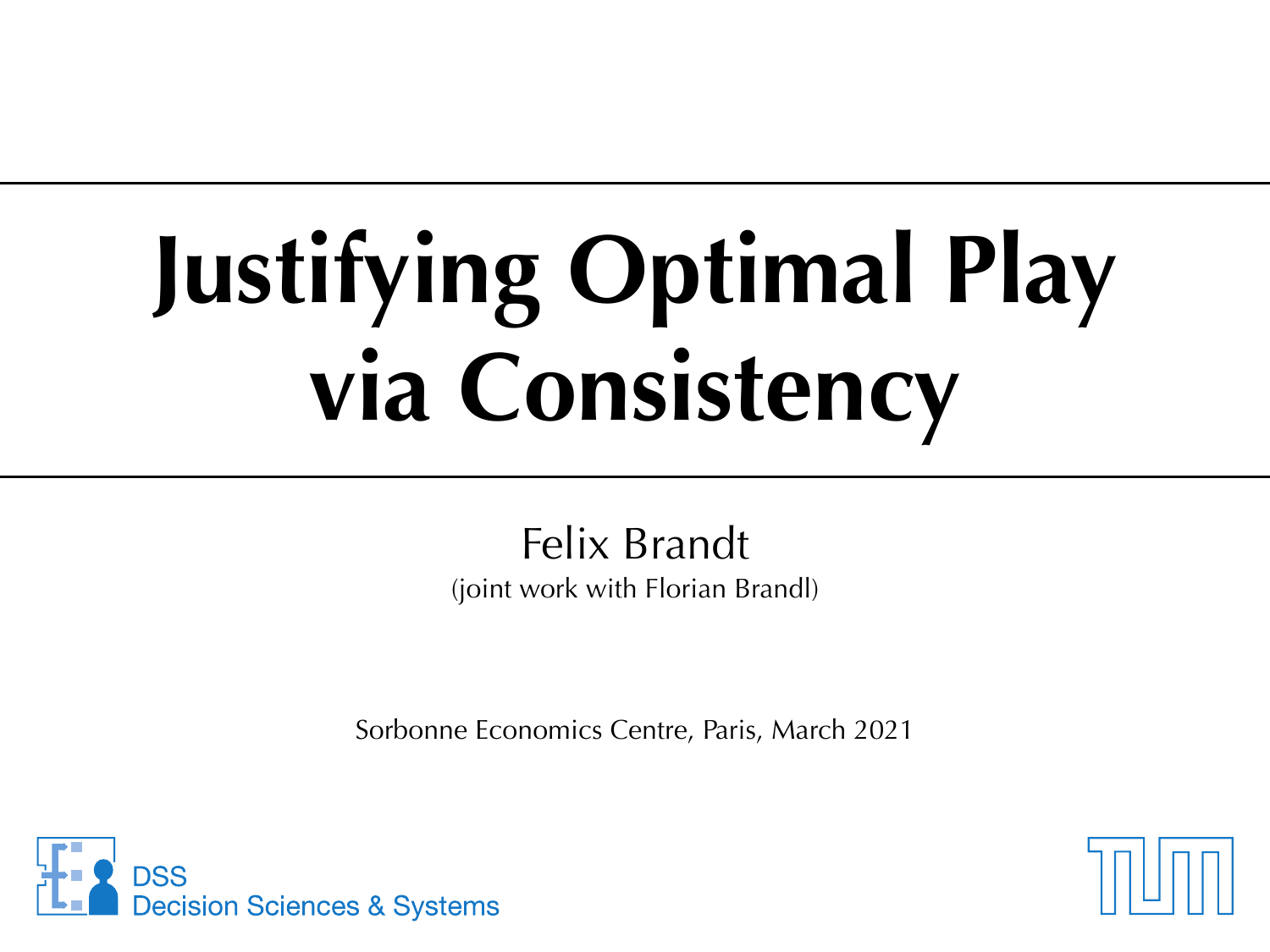*⅓ ⅔*



Why should one play maximin strategies in two-player zero-sum games?



John von Neumann

- ‣ Von Neumann's minimax theorem (1928) shows that the best outcome that the row player can guarantee coincides with the best outcome the column player can guarantee.
	- ‣ All pairs of maximin strategies are Nash equilibria, which furthermore yield the same payoff.
	- ‣ The set of Nash equilibria is convex.
	- ‣ Nash equilibria of zero-sum games can be efficiently computed.
	- ‣ "Every two-person zero-sum game is determined […] it has precisely one individually rational payoff vector" (Aumann, 1987)
- ‣ Yet, providing normative foundations for maximin play turns out to be surprisingly difficult.

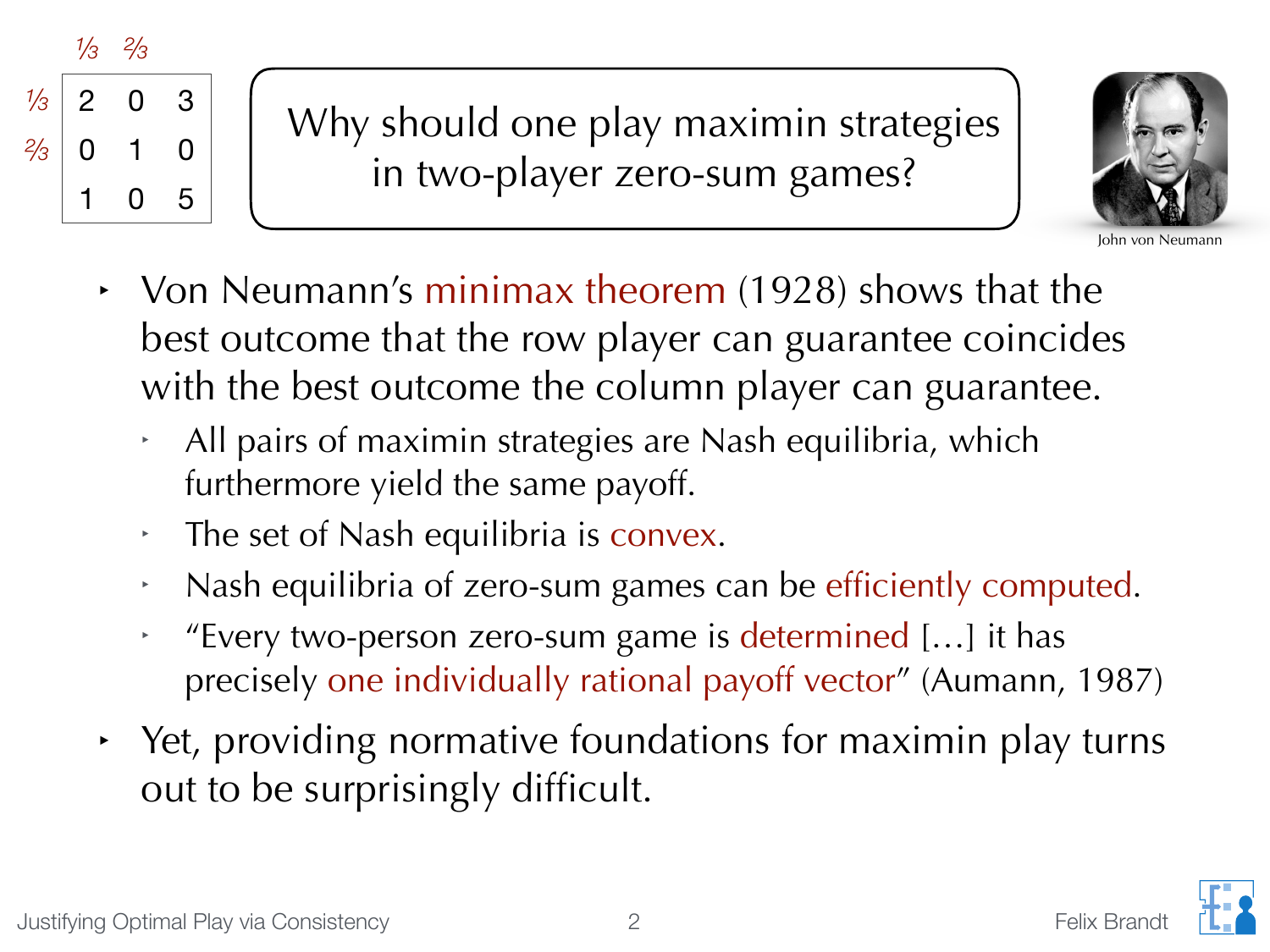

## **Related Work**

Robert Aumann

- ‣ Epistemic approaches
	- ‣ Bayesian belief hierarchies, which capture players' knowledge about each other (e.g., Aumann & Brandenburger, 1995; Aumann & Drèze, 2008)
- ‣ Characterizations of the value
	- ‣ Typically not motivated on normative grounds; value is devoid of any strategic content (e.g., Vilkas, 1963; Tijs, 1981; Hart et al., 1994; Norde & Voorneveld, 2004)
- ‣ Characterizations of Nash equilibrium
	- ‣ Consistency axiom for variable number of players (Peleg & Tijs, 1996, Norde et al., 1996)

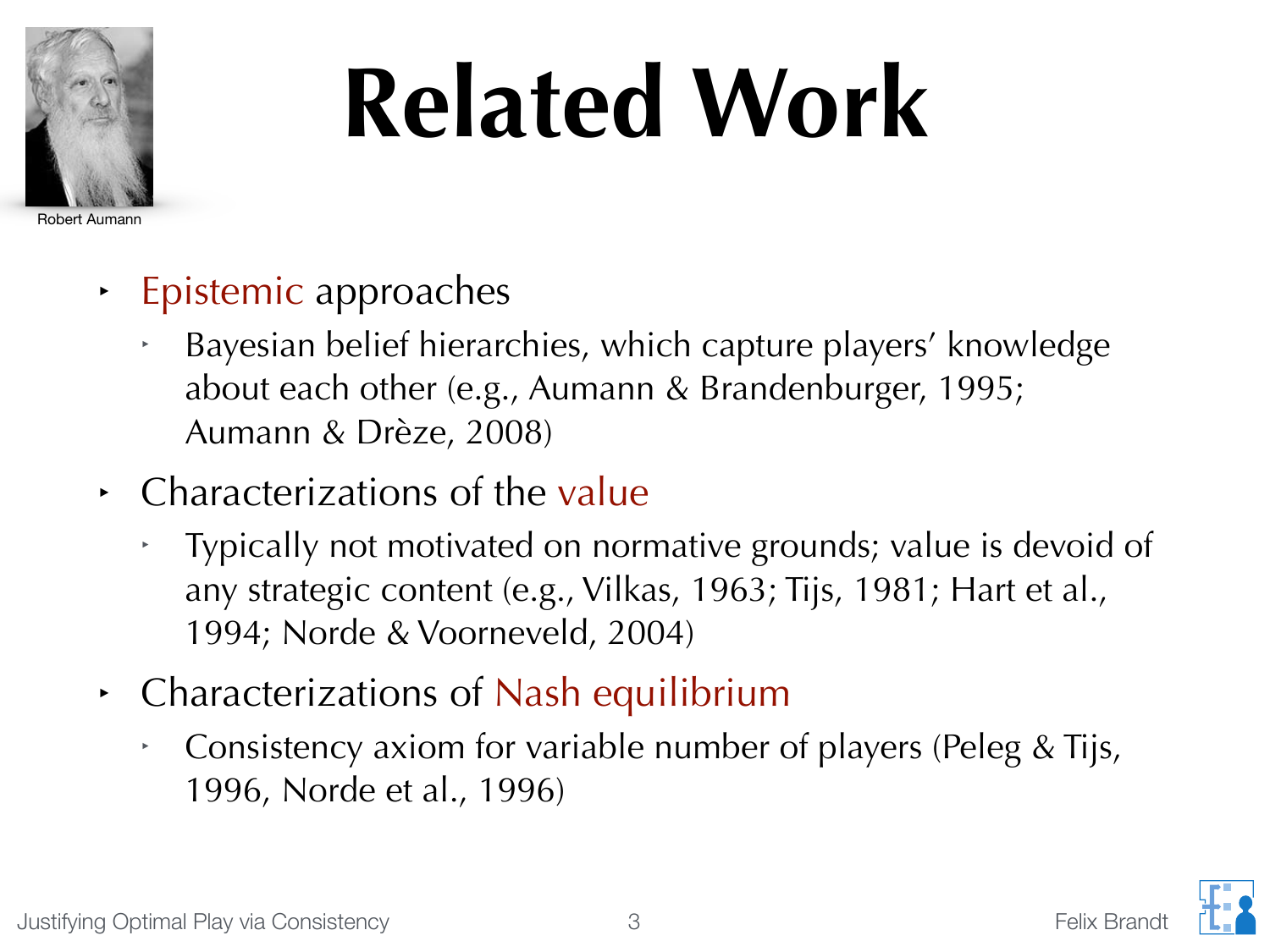### **Summary**

- ‣ *Our approach*: Characterize maximin strategies via decision-theoretic axioms that require players to behave coherently across hypothetical games.
- ‣ *Our result*: A rational and consistent consequentialist who ascribes the same properties to his opponent must play maximin strategies.
- The result can be turned into a characterization of Nash equilibrium in unrestricted (non-zero-sum) games.

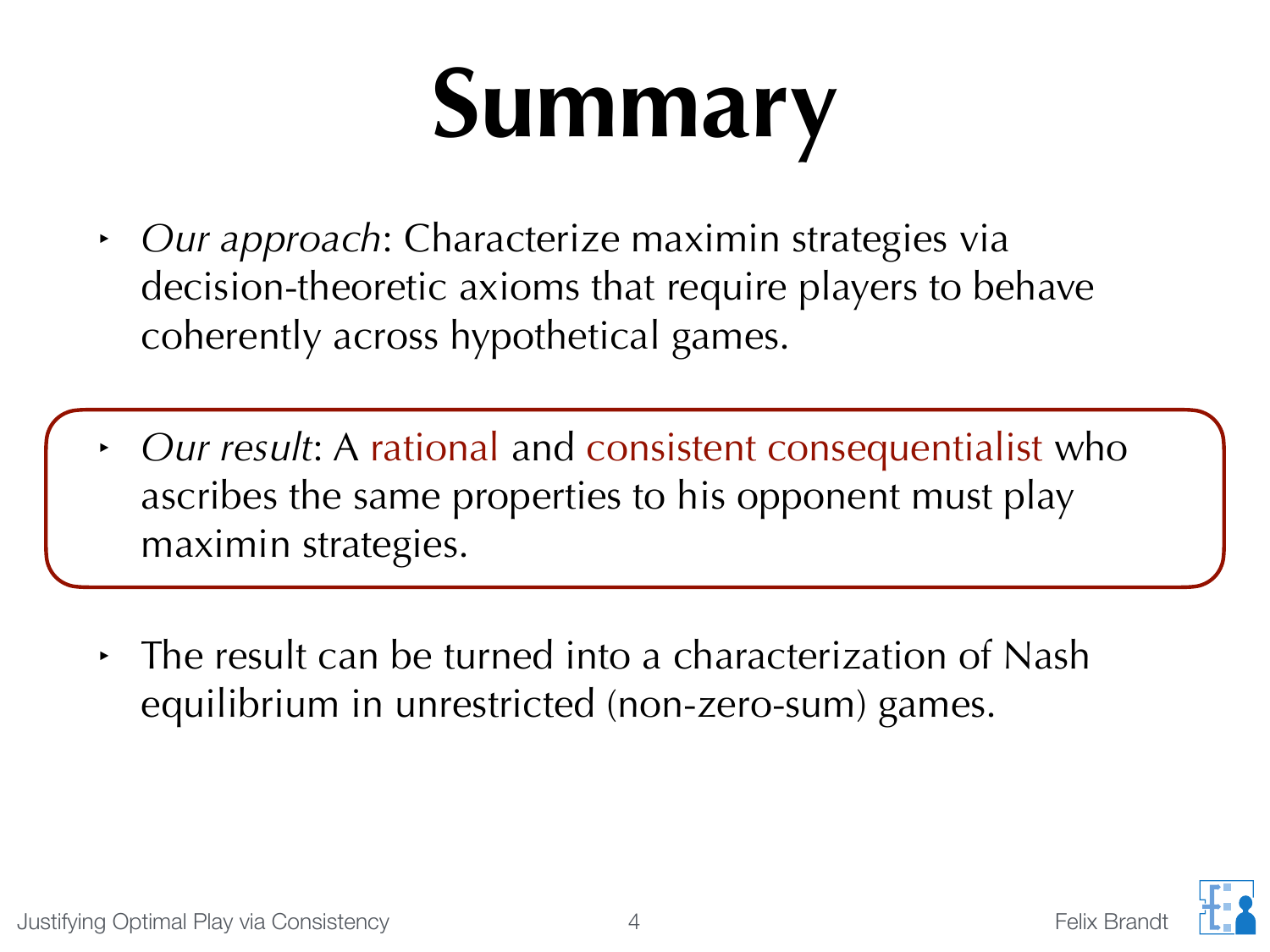### **The Model**

- ‣ : Infinite universal set of actions *U*
	- $\cdot$   $\ \mathscr{F}(U)$ : set of *finite* subsets of  $U$
- $\cdot$  *M*  $\in \mathbb{Q}^{A \times B}$ : zero-sum game with action sets  $A, B \in \mathscr{F}(U)$
- $\Delta(A)$ : set of *rational-valued* strategies over  $A \in \mathscr{F}(U)$
- ‣ : solution concept mapping a game *f M* to a set of recommended strategies  $f(M)\subseteq \Delta(A)$  for the row player
	- *maximin*(*M*) = arg max min  $p<sup>t</sup>Mq$ *p*∈Δ(*A*) *q*∈Δ(*B*)

 $U = \{a, b, c, ...\}$  $A = \{a, b\} \in \mathcal{F}(U)$ *<sup>M</sup>* <sup>=</sup> ( 1 0  $0 \t2)$ 

 $p = (\frac{1}{2}, \frac{1}{2}) \in \Delta(A)$ 

*maximin*(*M*) = {( $\frac{2}{3}, \frac{1}{3}$ }

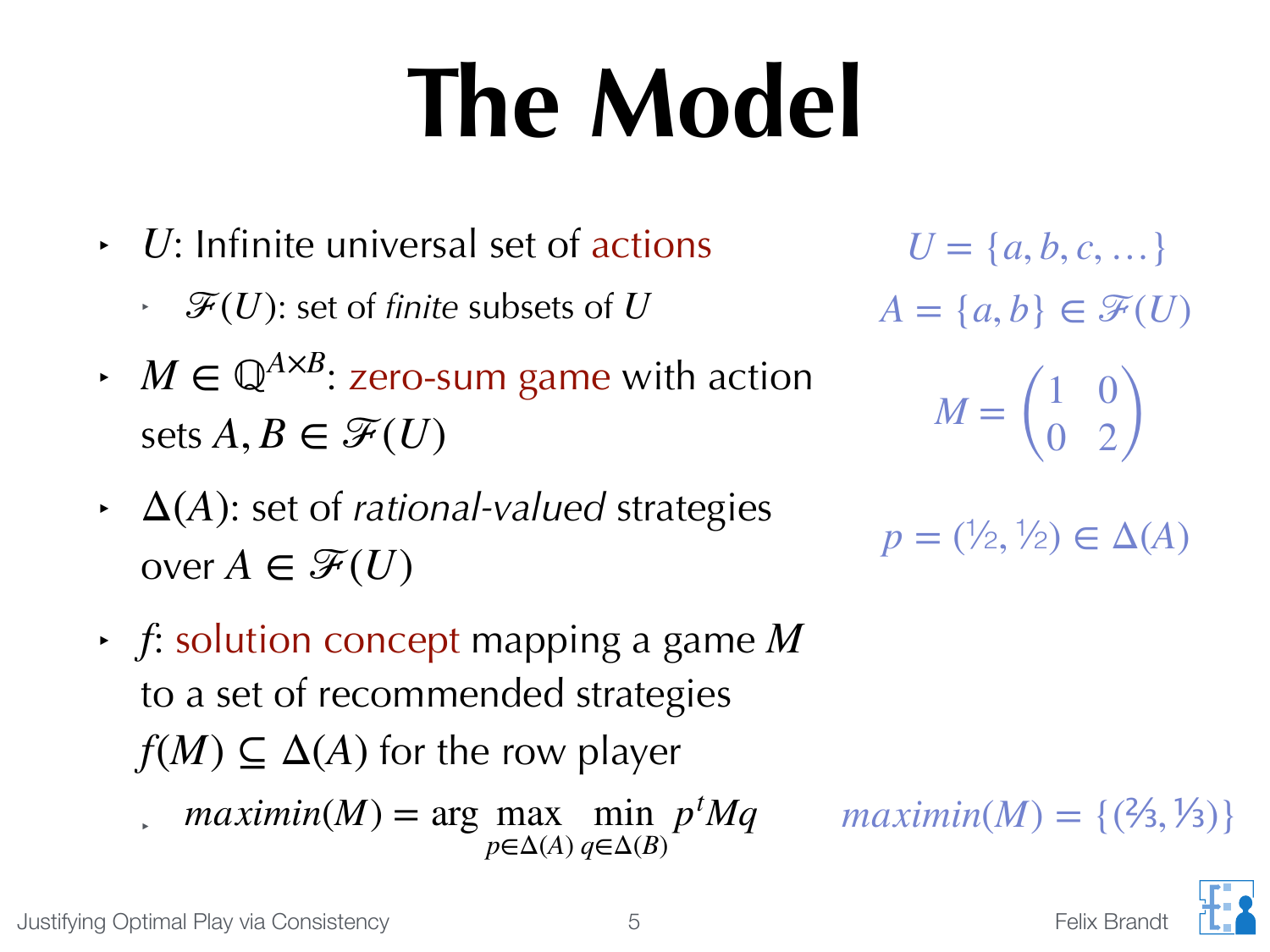## **Consequentialism**

Players do not distinguish between payoff-equivalent actions.

- ‣ Decision-theoretic precursors
	- ‣ Chernoff (1954)'s *Postulate 6 (cloning of player's actions)* and *Postulate 9 (cloning of nature's states)*
	- ‣ *Column duplication* (Milnor, 1954)
	- ‣ *Deletion of repetitious states* (Arrow and Hurwicz, 1972; Maskin, 1979)
- Implies invariance w.r.t. permutations of actions
	- ‣ Chernoff (1954)'s *Postulate 3*
	- ‣ *Symmetry* (Milnor, 1954)

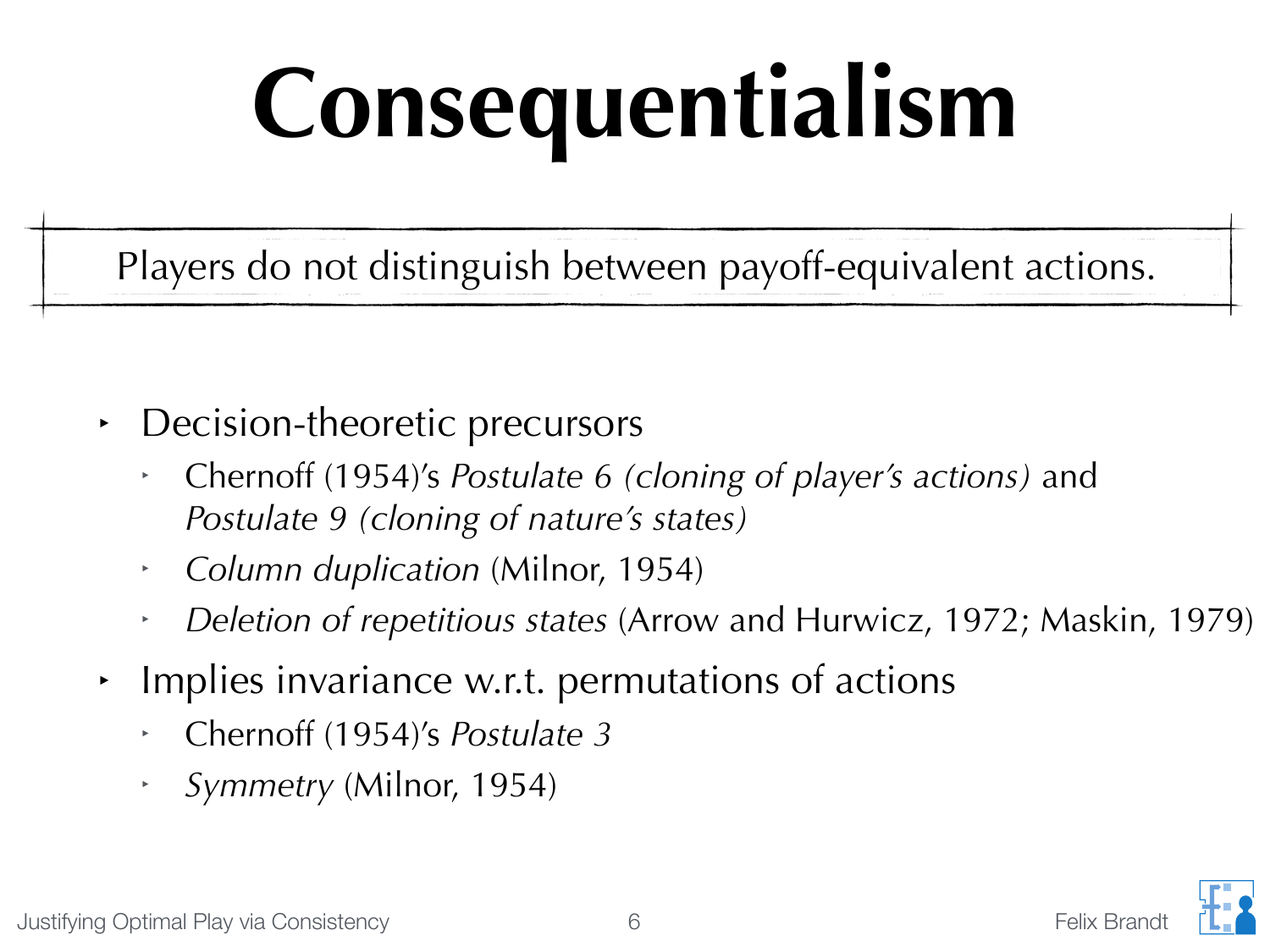## **Consequentialism**

Players do not distinguish between payoff-equivalent actions.

 $\cdot$  Let  $A, B \in \mathcal{F}(U)$ ,  $\hat{A} \subseteq A$ ,  $\hat{B} \subseteq B$ ,  $M \in \mathbb{Q}^{A \times B}$ , and  $\hat{M} \in \mathbb{Q}^{\hat{A} \times \hat{B}}$ such that there exist surjective functions  $\alpha$ :  $A \rightarrow A$  and  $\beta\colon B\to B$  with  $M_{ab} = M_{\alpha(a)\beta(b)}$  for all  $(a, b) \in A \times B$ . ̂ ̂

$$
f(M) = \bigcup_{\hat{p} \in f(\hat{M})} \{p \in Δ(A): \sum_{a \in α^{-1}(\hat{a})} p(a) = \hat{p}(\hat{a}) \text{ for all } \hat{a} \in \hat{A}\}.
$$

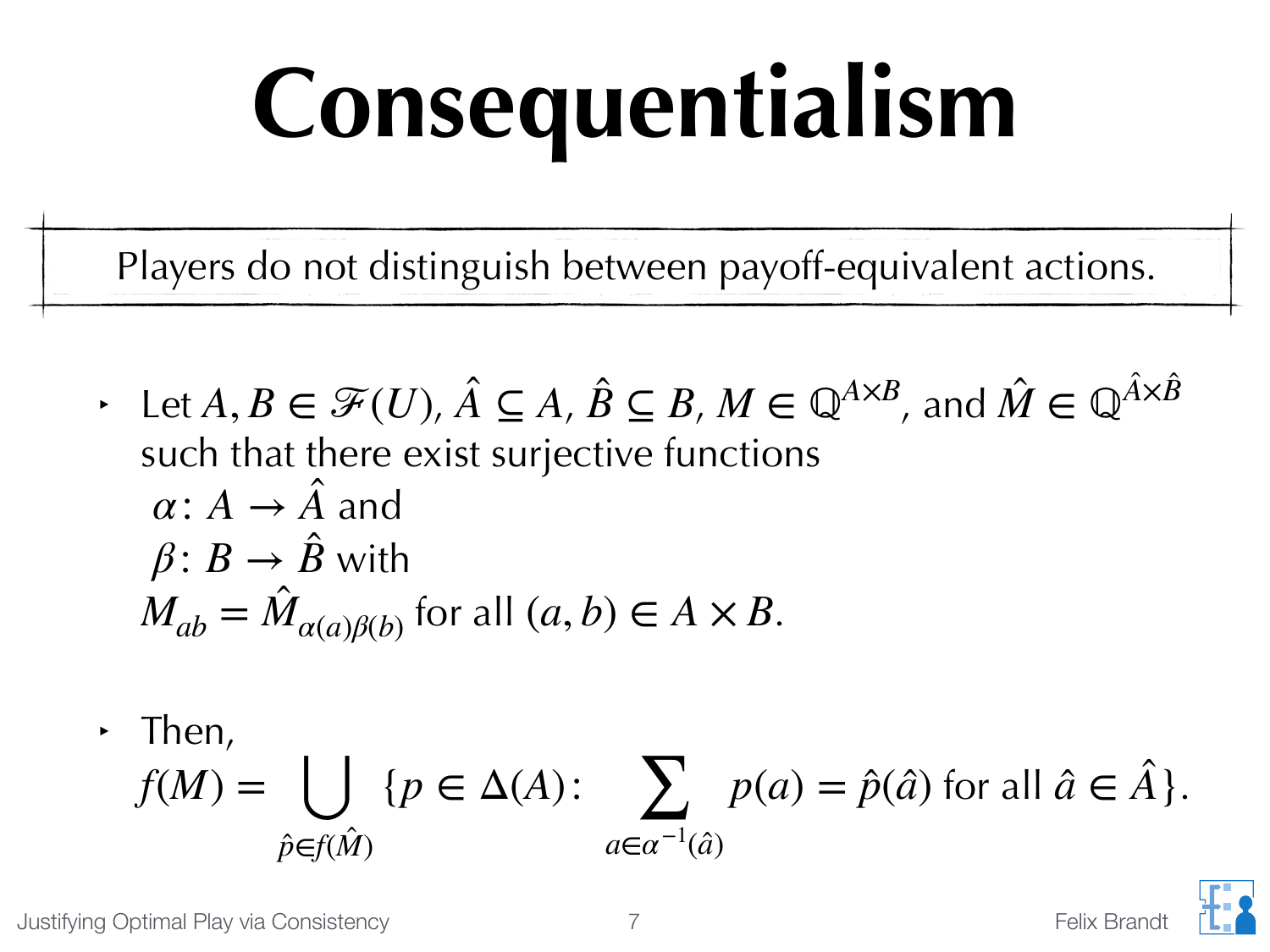$\rightarrow$  Let  $A, B \in \mathcal{F}(U), \hat{A} \subseteq A, \hat{B} \subseteq B, M \in \mathbb{Q}^{A \times B}$ , and  $\hat{M} \in \mathbb{Q}^{\hat{A} \times \hat{B}}$ such that there exist surjective functions  $\alpha$ :  $A \rightarrow A$  and  $\beta\colon B\to B$  with  $M_{ab} = M_{\alpha(a)\beta(b)}$  for all  $(a, b) \in A \times B$ . ̂ ̂

$$
f(M) = \bigcup_{\hat{p} \in f(\hat{M})} \{p \in Δ(A): \sum_{a \in α^{-1}(\hat{a})} p(a) = \hat{p}(\hat{a}) \text{ for all } \hat{a} \in \hat{A}\}.
$$

‣ Example:

$$
M = \begin{pmatrix} 1 & 1 & 0 \\ 0 & 0 & 2 \\ 0 & 0 & 2 \end{pmatrix} \qquad \hat{M} = \begin{pmatrix} 1 & 0 \\ 0 & 2 \end{pmatrix}
$$

 $f(M) = \{ (2/3, \lambda, \lambda/3 - \lambda) : \lambda \in [0, \lambda/3] \}$ ̂  $f(\hat{M}) = \{(\frac{2}{3}, \frac{1}{3})\}$ 

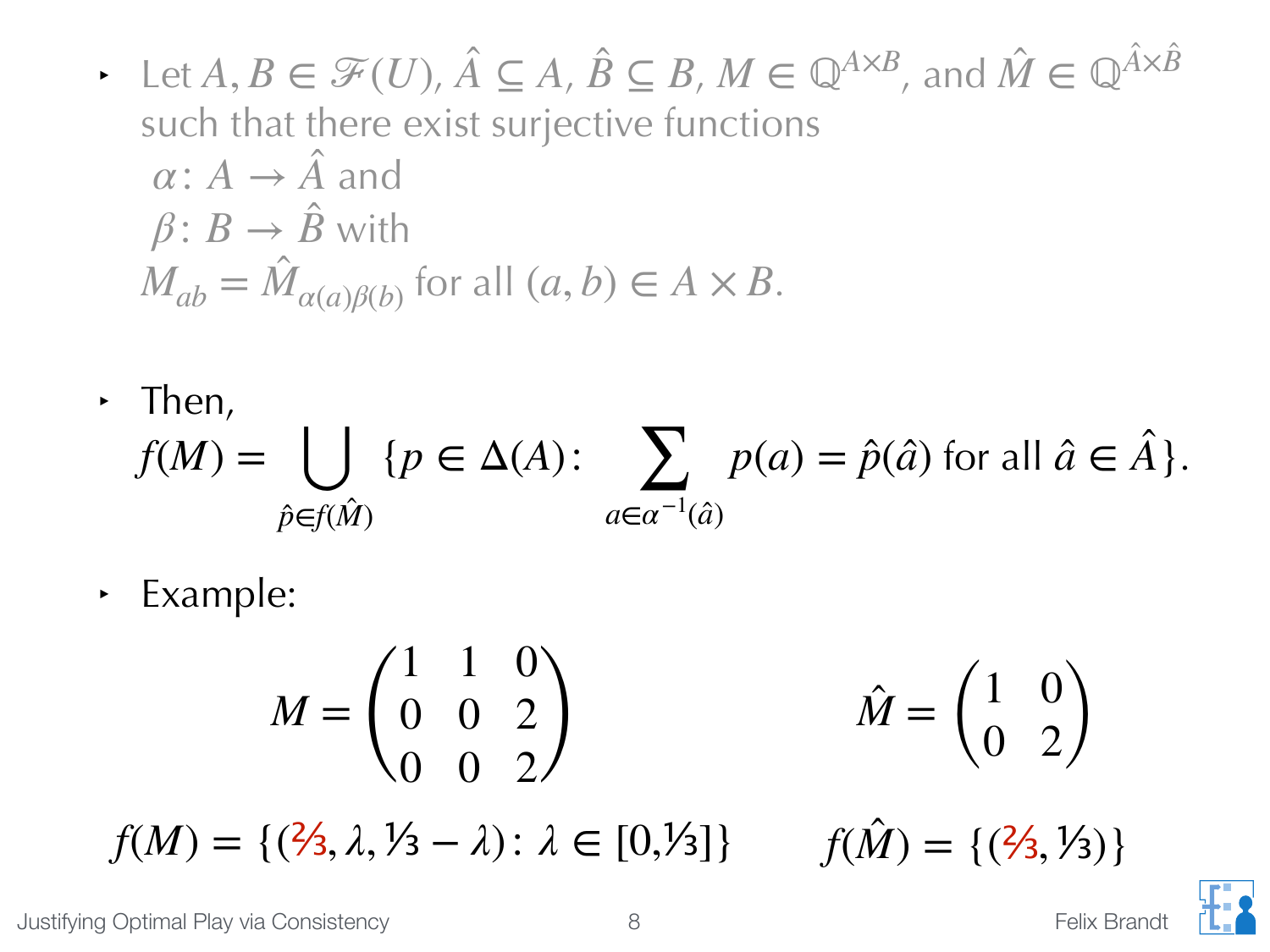## **Consistency**

A strategy recommended for two different games will also be recommended if there is uncertainty which of the games will be played.

- $\vdash$  Let  $A, B \in \mathcal{F}(U)$ , and  $\hat{M}, \bar{M} \in \mathbb{Q}^{A \times B}$ ,  $\lambda \in [0,1] \cap \mathbb{Q}$ . ̂
- $\cdot$  If  $f(\hat{M}) \cap f(\bar{M}) \neq \emptyset$  and  $f(-\hat{M}^t) \cap f(-\bar{M}^t) \neq \emptyset$ , then ̂

 $f(\hat{M}) \cap f(\bar{M}) \subseteq f(\lambda \hat{M} + (1 - \lambda)\bar{M}).$ ̂ ̂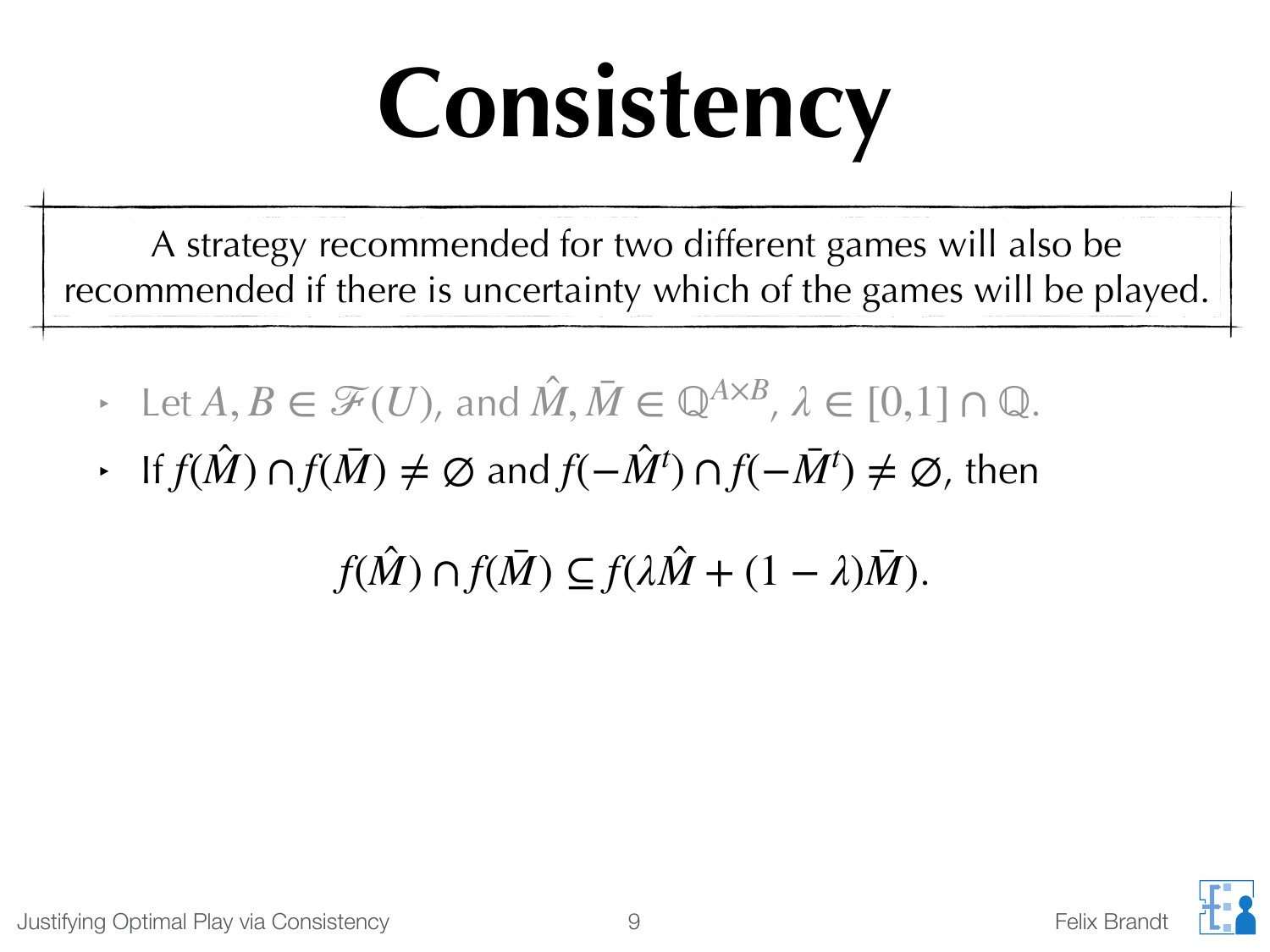### **Consistency**

- $\vdash$  Let  $A, B \in \mathcal{F}(U)$ , and  $\hat{M}, \bar{M} \in \mathbb{Q}^{A \times B}$ ,  $\lambda \in [0,1] \cap \mathbb{Q}$ . ̂
- $\cdot$  If  $f(\hat{M}) \cap f(\bar{M}) \neq \emptyset$  and  $f(-\hat{M}^t) \cap f(-\bar{M}^t) \neq \emptyset$ , then ̂

$$
f(\hat{M}) \cap f(\bar{M}) \subseteq f(\lambda \hat{M} + (1 - \lambda)\bar{M}).
$$

‣ Example:

$$
\hat{M} = \begin{pmatrix} 4 & 0 & 0 \\ 0 & 4 & 2 \\ 0 & 0 & 4 \end{pmatrix} \quad \bar{M} = \begin{pmatrix} 2 & 4 & 0 \\ 0 & 0 & 4 \\ 4 & 0 & 0 \end{pmatrix} \quad \frac{1}{2}\hat{M} + \frac{1}{2}\bar{M} = \begin{pmatrix} 3 & 2 & 0 \\ 0 & 2 & 3 \\ 2 & 0 & 2 \end{pmatrix}
$$

$$
f(\hat{M}) = f(\bar{M}) = \{ (2/5, 2/5, 1/5) \}
$$

$$
f(-\hat{M}^t) = f(-\bar{M}^t) = \{ (2/5, 1/5, 2/5) \}
$$

 $(3, 75, 75)$ <br>  $(3, 25, 75)$ <br>  $(3, 35, 75)$ <br>  $(3, 35, 75)$ <br>  $(3, 35, 75)$ <br>  $(3, 35, 75)$ <br>  $(3, 35, 75)$ <br>  $(3, 35, 75)$ <br>  $(3, 35, 75)$ ̂

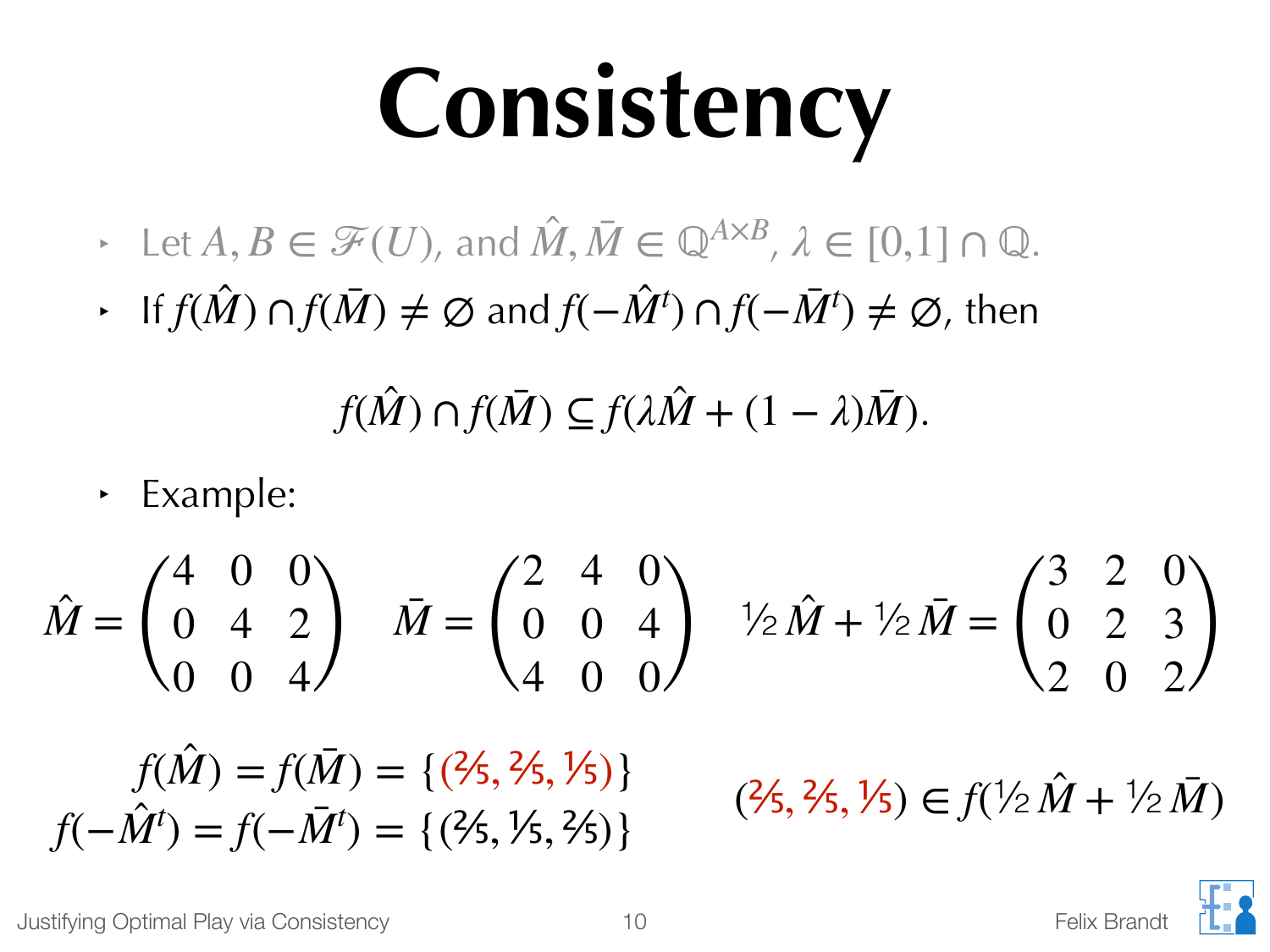## **Rationality**

Strictly dominated actions are not recommended.

- ‣ Classic axiom from decision theory
	- ‣ *Strong domination* (Milnor, 1954)
	- ‣ *Property (5)* (Maskin, 1979)
	- ‣ weaker than Chernoff (1954)'s *Postulate 2*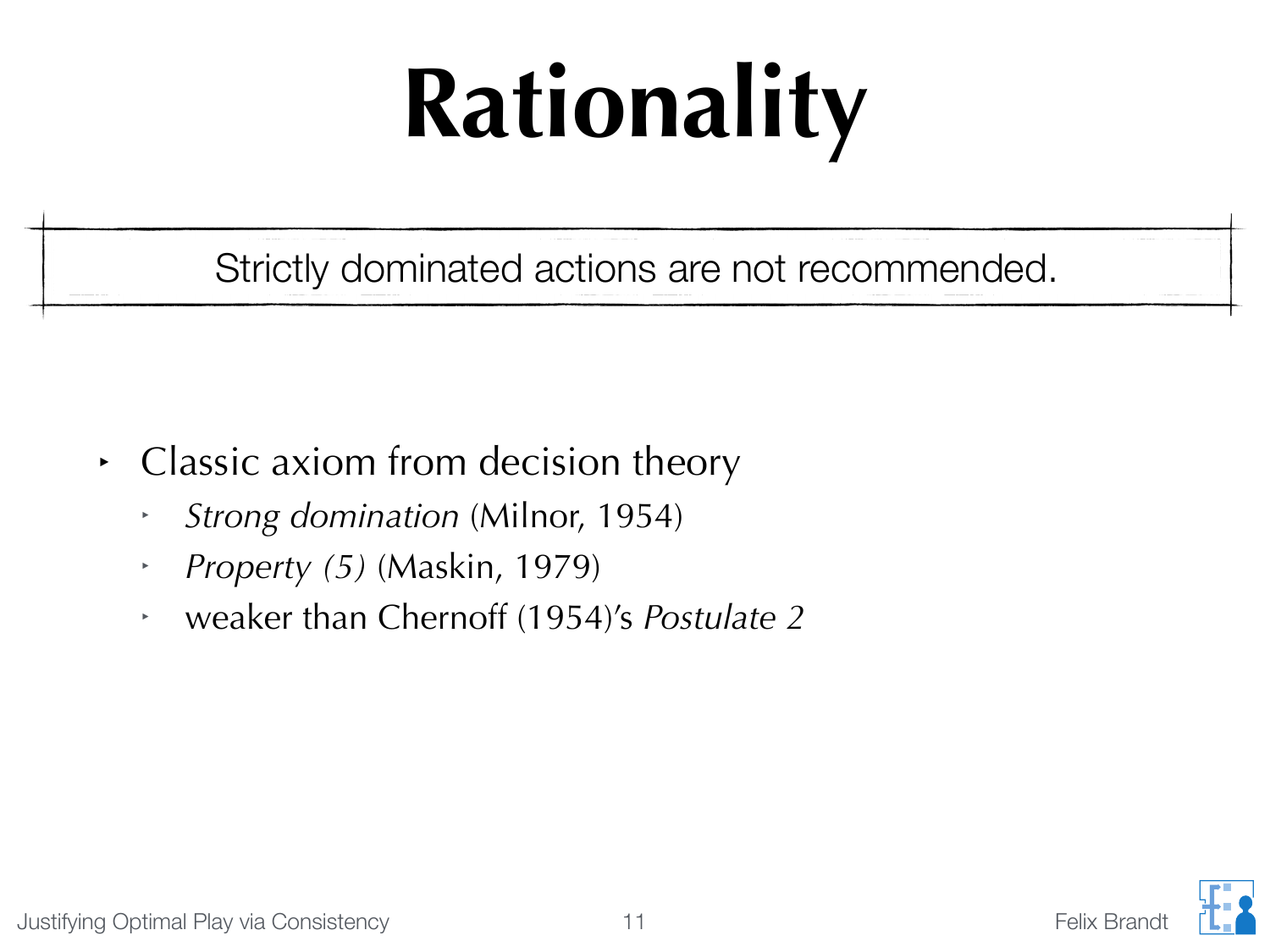## **Rationality**

Strictly dominated actions are not recommended.

- $\rightarrow$  Let  $A, B \in \mathcal{F}(U)$  and  $M \in \mathbb{Q}^{A \times B}$ .
- ‣ *f*(*M*) ⊆ {*p* ∈ Δ(*A*): ∀*a* ∈ *A* ∃*a* ̂∈ *A* ∀*b* ∈ *B*, *Mab* < *Mab*̂ ⇒ *p*(*a*) ≠ 1}
- ‣ Example:

$$
M = \begin{pmatrix} 1 & 2 \\ 0 & 1 \end{pmatrix} \qquad f(M) \subseteq \{ (\lambda, 1 - \lambda) : \lambda \in (0, 1] \}
$$

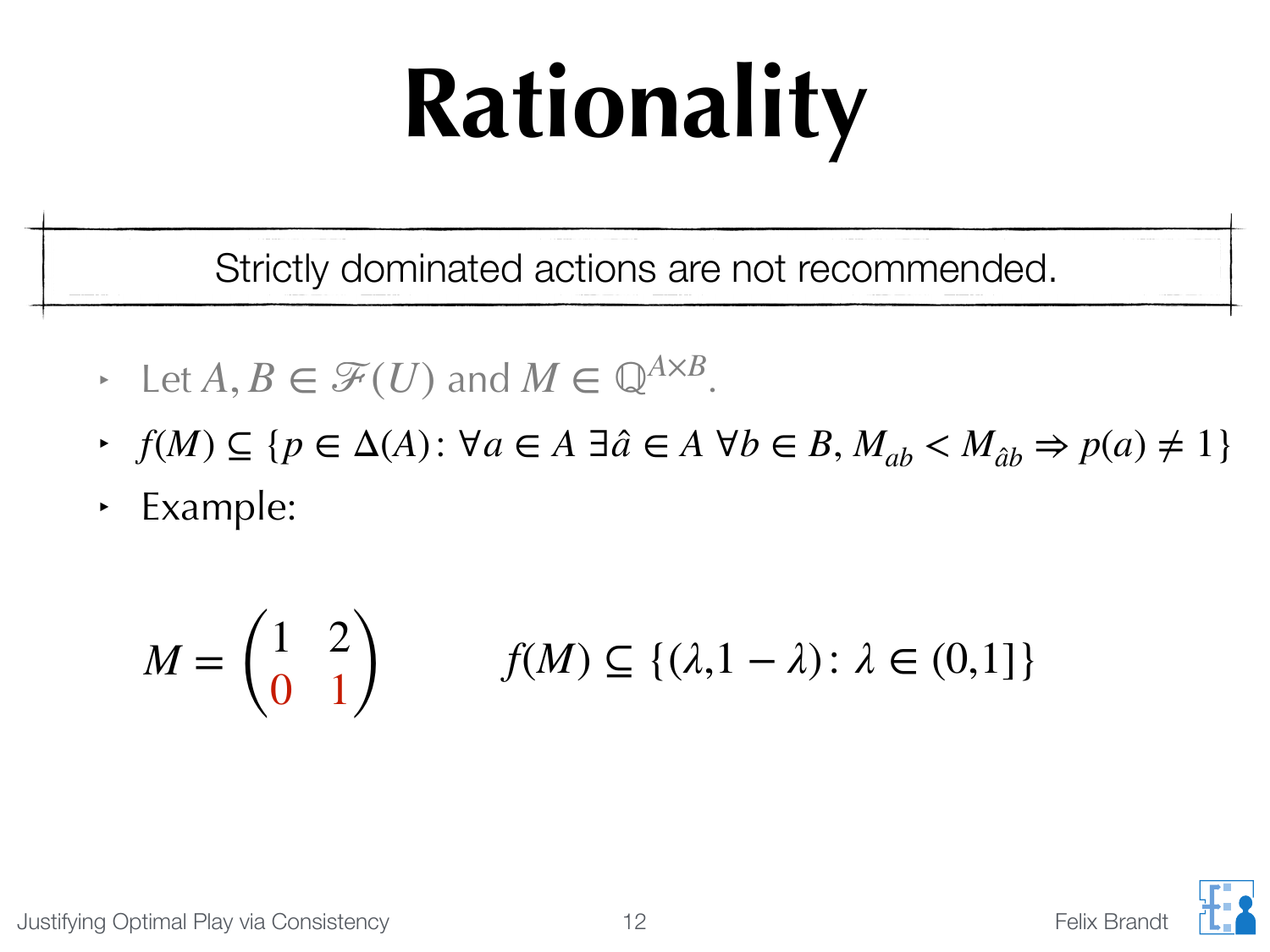### **The Result**

- $\cdot$  If  $f$  satisfies consequentialism, consistency, and rationality, then  $f(M) \subseteq maximin(M)$  for all  $A, B \in \mathcal{F}(U)$ ,  $M \in \mathbb{Q}^{A \times B}$ .
- Proof idea:
	- If one of the players does not play a maximin strategy, their strategies do not constitute a Nash equilibrium.
	- ‣ Use consequentialism and consistency to construct a game in which the player who has a profitable deviation plays a dominated action with probability 1.
	- ‣ This contradicts rationality.

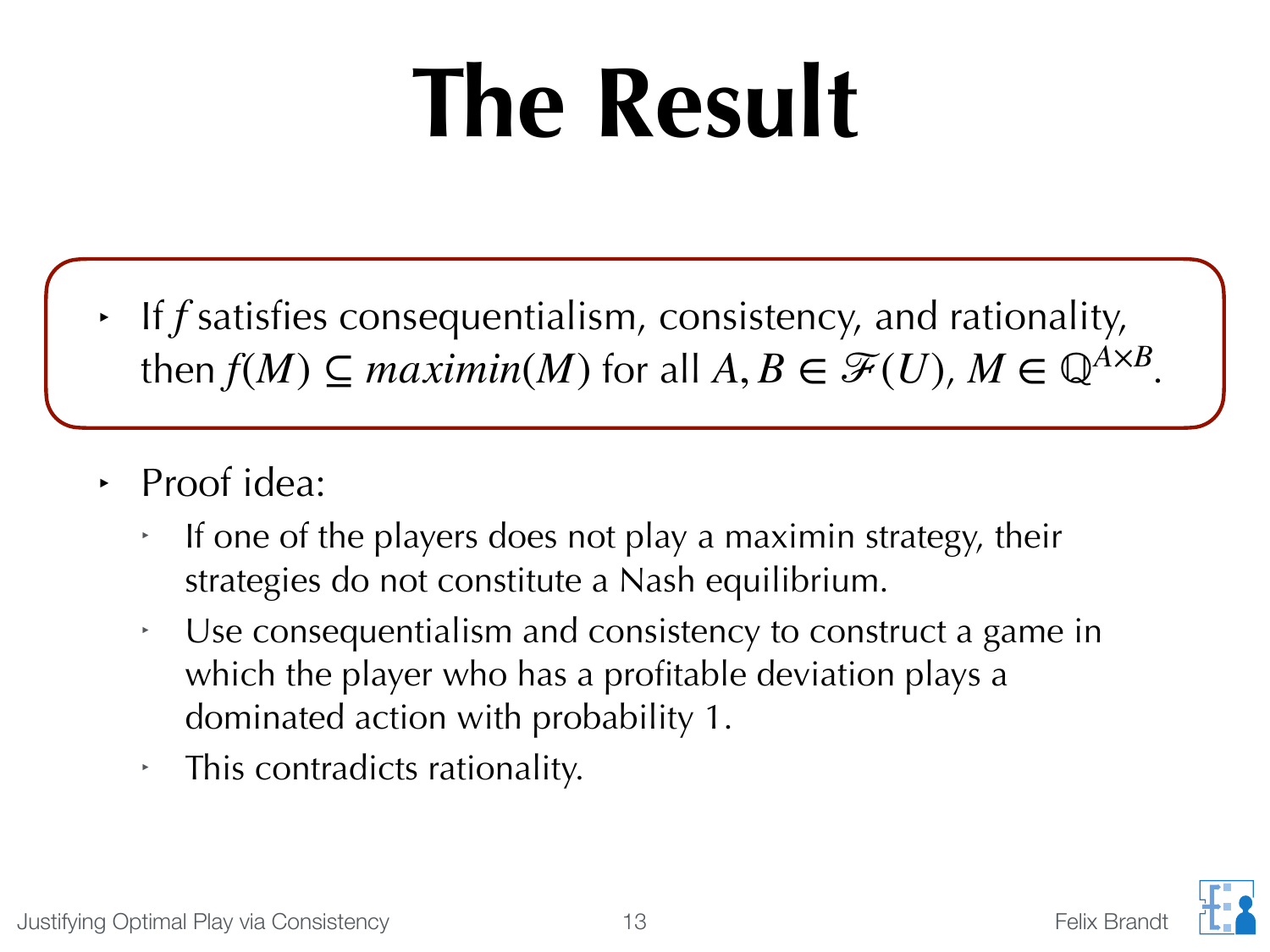### **Proof Sketch**







Justifying Optimal Play via Consistency 14 and 14 and 14 and 14 and 15 Felix Brandt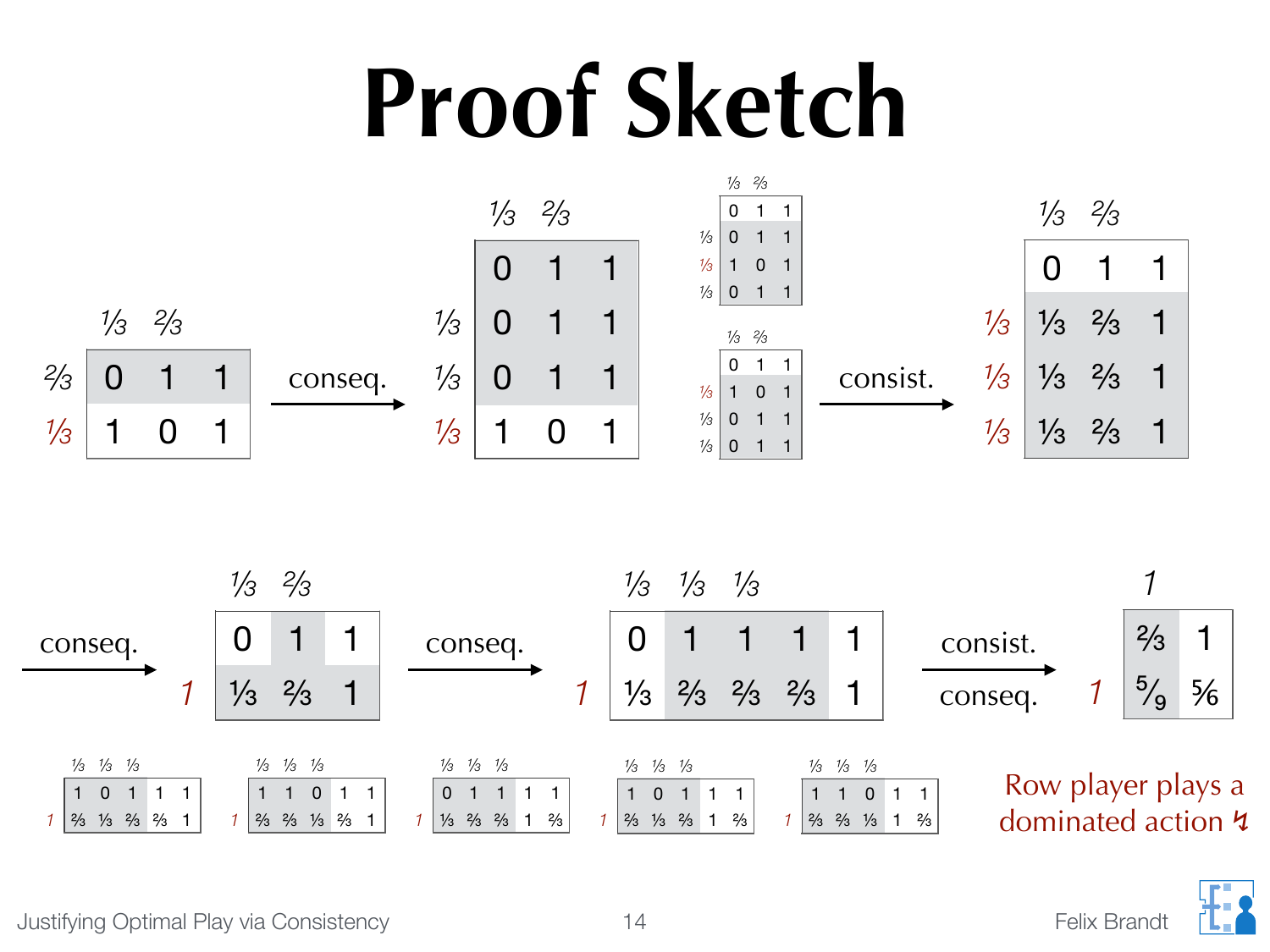## **Independence of Axioms**

- All axioms are required for the characterization of *maximin*.
	- ‣ The solution concept that returns all lotteries violates rationality.
	- *maximax* (returns all randomizations over rows that contain a maximal entry of the game matrix) violates consistency.  $\hat{M} = \begin{pmatrix} 5 & 1 & 0 \\ 4 & 4 & 0 \end{pmatrix}$  $\begin{array}{cc} 3 & 1 & 0 \\ 4 & 4 & 0 \end{array}$   $\bar{M} = \begin{pmatrix} 1 & 0 & 0 \\ 0 & 0 & 0 \\ 0 & 0 & 0 \end{pmatrix}$  $\begin{pmatrix} 1 & 5 & 0 \\ 4 & 4 & 0 \end{pmatrix}$   $\sqrt{2M} + \sqrt{2M} = \begin{pmatrix} 3 & 3 & 0 \\ 4 & 4 & 0 \end{pmatrix}$ 4 4 0)
	- *average* (all randomizations over rows with maximal average payoff) violates consequentialism.

$$
\hat{M} = \begin{pmatrix} 0 & 2 & 2 \\ 3 & 0 & 0 \end{pmatrix} \quad \bar{M} = \begin{pmatrix} 0 & 2 \\ 3 & 0 \end{pmatrix}
$$

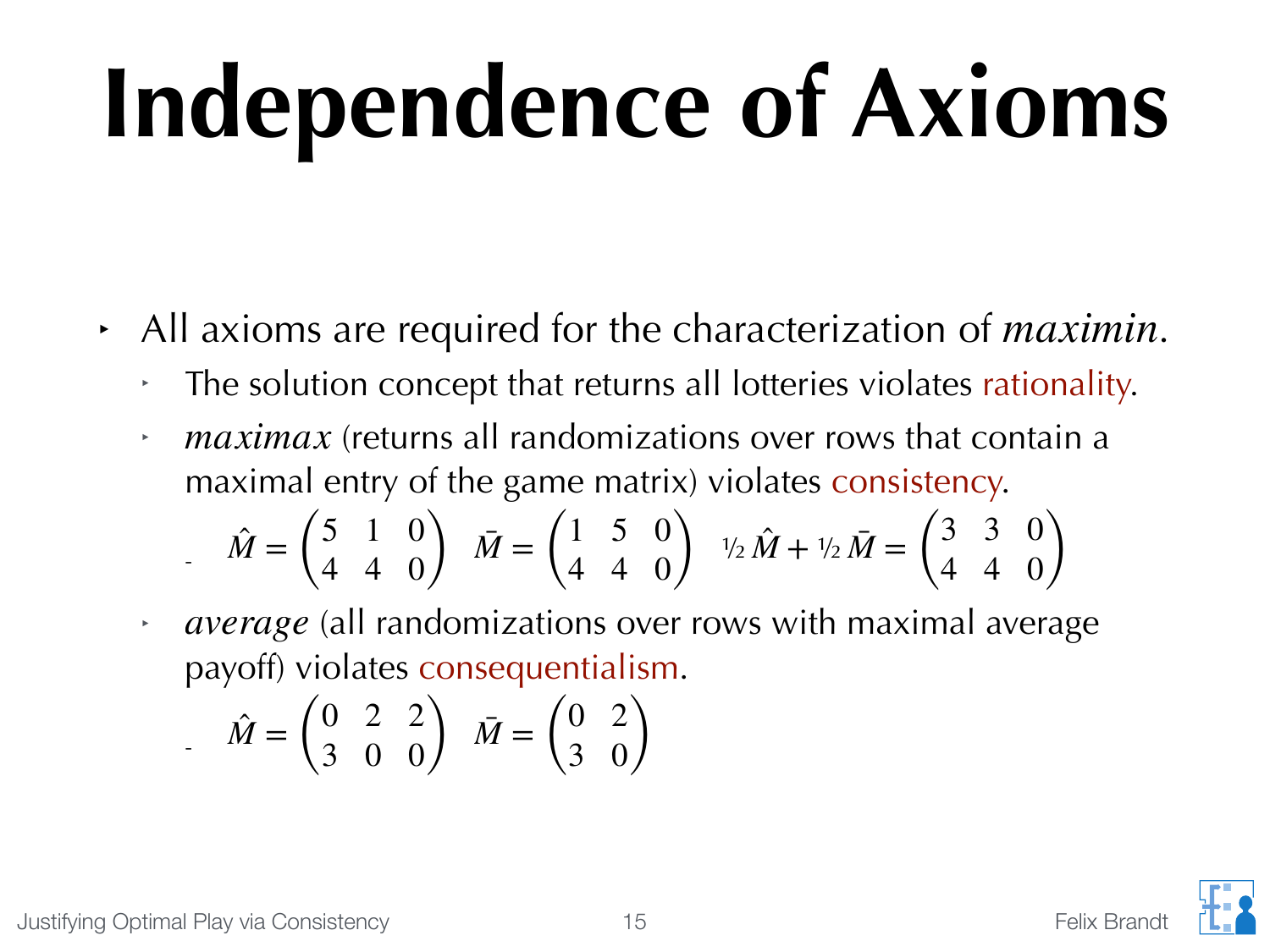# **Strong Consistency**

- $\rightarrow$  *maximin* violates strong consistency:  $f(\hat{M}) \cap f(\bar{M}) \neq \emptyset$  $f(\hat{M}) \cap f(\bar{M}) \subseteq f(\lambda \hat{M} + (1 - \lambda)\bar{M}).$ ̂ ̂ ̂
	- $\cdot$  (Consistency additionally requires  $f(-\hat{M}^t) \cap f(-\bar{M}^t) \neq \emptyset$ .)

$$
\hat{M} = \begin{pmatrix} 0 & 4 \\ 2 & 0 \end{pmatrix} \quad \bar{M} = \begin{pmatrix} 4 & 0 \\ 0 & 2 \end{pmatrix} \quad M = \frac{1}{2} \hat{M} + \frac{1}{2} \bar{M} = \begin{pmatrix} 2 & 2 \\ 1 & 1 \end{pmatrix}
$$

- ‣ The characterization also holds in the domain of symmetric zero-sum games (via a simpler proof).
	- ‣ In this case, consistency and strong consistency coincide.